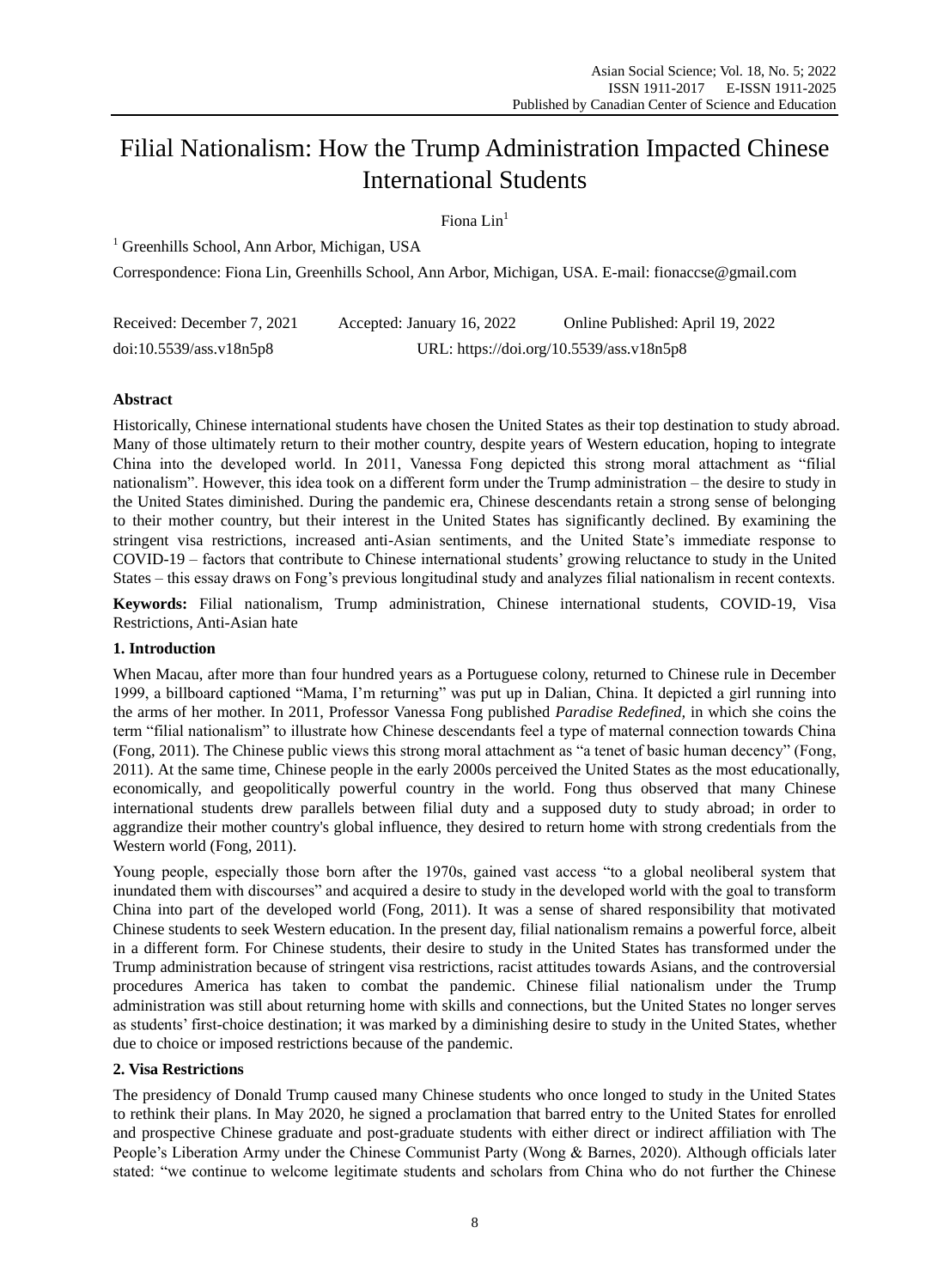Communist Party's goals of military dominance," the United States did not hesitate to enact the proclamation (British Broadcasting Corporation [BBC], 2020). China subsequently accused the United States of violating students' human rights. However, this accusation did not deter President Trump and around the same time, he worked to smear the public view of Chinese immigrants, denouncing them in a news conference at the White House: "China's pattern of misconduct is well known for decades. They've ripped off the United States like no one has ever done" (The American Presidency Project, 2020). He continued with several examples: "China raided our factories, off-shored our jobs, cut out our industries, stole our intellectual property, and violated the commitment under the World Trade Organization." By September 2020, the Trump administration had revoked more than a thousand Chinese student visas, which Trump claimed to have been a security risk (Davidson, 2020). Many—for instance, Republican Florida Senator Marco Rubio—supported this policy. When asked by the *New York Times*, Rubio condemned China and its apparent motives to "exploit the openness of American schools to advance their own military and intelligence abilities" (Wong & Barnes, 2020).

Many Chinese international students whose visas had been declined shared the names of their Chinese mother schools, the United States institutions that accepted them, the visas they had acquired, and other personal information in a [Tencent Spreadsheet,](https://docs.qq.com/sheet/DZklBQ0ZlTnFRRXZX?tab=BB08J2) in order to prove that they had been wrongly accused. The Foreign Policy editor of *Forbes*, James Palmer, believed that some of the Chinese schools listed possessed only nominal ties to China's People's Liberation Army. He claimed that politicians in the United States might have "blundered in targeting any Chinese institution with a military-sounding name" (Togoh, 2020). In one of his tweets, he suggests, "it's possible that this is a deliberate move as part of an attempt to seriously reduce Chinese student numbers. But it's also quite likely sheer incompetence from officials just told to look for X set of names who don't recognize the difference" (Togoh, 2020).

Many of these affected Chinese students were understandably frustrated with this situation. Dennis Hu, a Chinese international student at Northeastern University, claimed in a CNN interview, "The ban is based on a simple presumption: If you have been to a certain school, you will be targeted and labeled as a spy, it just hurt me" (Hollingsworth, 2021). Matthew Jagielski, a Ph.D. graduate from the same university, as well as a labmate of Hu, found the idea of Hu being a spy ridiculous: "I definitely don't get the impression that his research is a military sensitive thing. I also don't get the impression that he is a person trying to sneak in or anything. He was very much a staple of the lab…." (Hollingsworth, 2021).

Not only has the policy prevented many prospective Chinese students from entering the United States, but it also made current Chinese students feel uneasy about living here. Eric Hyer, a foreign relations professor at Brigham Young University, claims that "[the policy] will enhance the concern or the suspicion that people have of all Chinese students – and that's not fair because the vast majority of the Chinese people here are simply trying to get a better education" (Gonzalez, 2020). In the same article, Helena He from Guangzhou, China, who studies genetics and biotech at Brigham Young University, feared that "Trump's moves to limit a small number of graduate-level visas may only be the first step‖ (Gonzalez, 2020). She stated that several friends had debated whether to study in other countries instead of the United States: "The distrust has already been building" (Gonzalez, 2020). The independent school newspaper of Princeton University, the *Daily Princetonian*, highlighted in an article that a nationwide [petition](https://docs.google.com/forms/d/e/1FAIpQLScIu1jbAfB5qFGkV3I7rpEAo0kwsUb8CpzZ_6Nu-CoKeul4PQ/viewform) against Trump's legislation, "Reject Xenophobia in Higher Education," was drafted to combat racism and xenophobia, especially in light of growing anti-Asian sentiment since the beginning of the pandemic. The petition received much attention from individuals affiliated with Princeton University and beyond. By June of 2020, there were 2,964 signatures (Tam & Silberman, 2020). The petition testifies to the growing sense of anxiety that international students are unwelcome in the country.

As Chinese students' sense of security and support in the United States decreases, simultaneously, their sense of Chinese filial nationalism grows. Contrary to Fong's study in which students dreamed of coming to the United States and "studying hard to repay the motherland" (Fong, 2011), nationalism, in this case, serves as a self-defense mechanism. It dispels Chinese students' desire to come to the United States where they are misunderstood, hurt, and discriminated against. In reaction to the same visa policy, the Chinese Ph.D. student Jeff Ren spoke about his experience in a *Washington Post* article: "Since [the United States] doesn't welcome us to study there, we don't need to be thick-skinned and still go. For me, it doesn't matter now" (Tan, 2021). Ren had spent three years and approximately \$10,000 to prepare and apply to schools in the United States, yet recently gave up his spot at New York University for an offer from the Vrije University in Amsterdam: "America may be good, but it's not too friendly to us nowadays" (Tan, 2021).

## **3. The "Chinese Virus"**

Another factor driving Chinese international students away from the United States was the anti-Asian, especially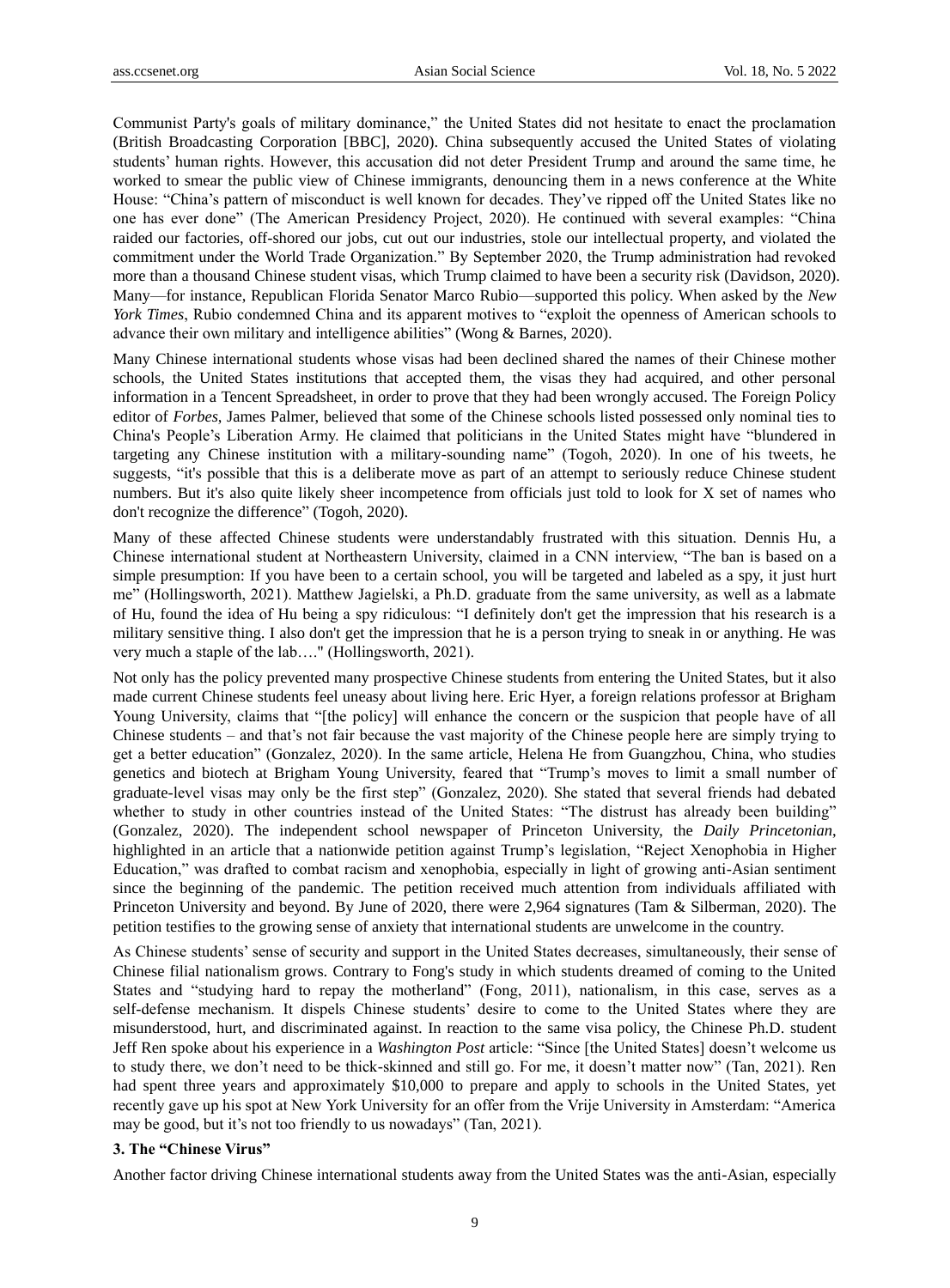anti-Chinese, sentiments exacerbated by the Trump administration. In March of 2020, former President Donald Trump referred to the COVID-19 virus as the "Chinese virus" on Twitter. This simple tweet has since altered both Chinese people's view of the United States and Americans' view of Chinese people living in the country. A recent study conducted at the University of California in San Francisco proposes that Trump's rhetoric regarding the pandemic has sparked an increase in anti-Asian hate (Reja, 2021). Trump had repeatedly described the virus as the "Chinese Virus", both online and in public appearances, and Dr. Yulin Hawen, the study's lead author, claimed that ―the term likely perpetuated racist attitudes and parallels the anti-Asian hate crimes that have occurred since‖ (Reja, 2021). The statistics gathered by researchers suggest that the expression has motivated many other Twitter users to make inflammatory, racist comments on the media platform. According to another study from the same university, based on nearly 1.3 million hashtags examined around the time of the tweet, the researchers observed that people "who adopted the hashtag #chinesevirus were far more likely to pair it with overtly racist hashtags. By contrast, those who adopted #covid19, the WHO's official name for the disease, were far less likely to include racist hashtags in their tweets" (Kurtzman, 2021). In fact, half of the people who used #chinesevirus explicitly expressed hate towards Asians, in contrast to only twenty percent of those who used #covid19. Trump's rhetoric has harmed many Chinese people, exacerbating negative attitudes towards Asian nations and their people, not solely through biased comments on social media but also through ongoing hate crimes. Dr. Hawen has further articulated that the expression "Chinese virus" may be "a proxy of growth in anti-Asian sentiment that was not as prevalent as before" and could encourage more stigmatization of racial groups (Kurtzman, 2021). The surge of anti-Asian crimes in the United States conforms to Hawen's prediction. An article published by NPR reports, "The frequency of anti-Asian incidents – from taunts to outright assaults – reported in the United States so far this year seems poised to surpass last year despite months of political and social activism" (Tang, 2021). The article's title, "More than 9,000 Anti-Asian Incidents Have Been Reported Since The Pandemic Began," also indicates that along with the Atlanta Spa Shootings, a racially motivated shooting spree that killed eight people, six of whom were Asian women, Asian-based hate crimes became increasingly common.

As the pandemic worsens, Chinese people in the United Students, including international students, face a double threat. While the virus disrupts their daily lives, they also need to deal with growing discrimination. The *New York Times* article published in March of 2020, "Spit On, Yelled At, Attacked: Chinese-Americans Fear For Their Safety," shows that approximately two dozen Chinese people have revealed in interviews that they are scared "to go grocery shopping, to travel alone on subways or buses, [and] to let their children go outside" (Tavernise  $\&$ Oppel, 2020). In the same article, a Chinese epidemiologist from Maryland, Tony Du, worried, "If they keep using these terms, the kids are going to pick it up. They are going to call my eight-year-old son a Chinese virus. It's serious" (Tavernise & Oppel, 2020). Mr. Du later wrote on his Facebook account, "this is the darkest day in my 20-plus years of life in the United States," alluding to Trump's introduction of the phrases "Chinese Virus" and "Kung Flu" on Twitter. Yuanyuan Zhu, a twenty-six-year-old Chinese woman who moved to San Francisco five years ago, was on her way to the gym when a man allegedly yelled an expletive about China and screamed death threats at her. She was later stared at and spat on by the same person (Tavernise & Oppel, 2020). A writer for the *New Yorker*, Jaiayang Fan, was cursed at for being Chinese while she was taking out the trash: "I've never felt like this in my twenty-seven years in this country. I've never felt afraid to leave my home to take out the trash because of my face" (Tavernise & Oppel, 2020). Edward from Syracuse, New York, who refused to disclose his last name as he feared attracting more attention, recalled that a man ahead of him in line at the grocery store yelled, "It's you people who brought the disease." He was also verbally abused by two couples on the same day at Costco (Tavernise & Oppel, 2020). Cases like these have been happening all over the country to different groups of Chinese people and in different types of situations: adults and children have been spat on, sworn at, kicked, and punched in public for allegedly carrying COVID-19.

#### **4. The False Reality**

America under Trump was not what Chinese people expected nor wanted to see. Students and immigrants often come to the United States to pursue better education, work opportunities, living conditions, and the supposed democracy it offers. Freedom and equality have never been guaranteed for anyone in the United States who is not white, thin, financially secure, heterosexual, and non-disabled, but access to these rights further deteriorates as anti-Asian sentiments worsen (Lorde, 1991). Trump's language conflicts with the ideals and spirit of American democracy. Thus, many Chinese people's desire to come to the United States has been curtailed under the realization that the country is not truly free and democratic. "This was not the U.S. I imagined," says Hongyan Chen, who told a *Washington Post* reporter that she urged her son to apply to Canadian and British universities despite his offer from Brown University (Tan, 2021). This Chinese parent later claimed that the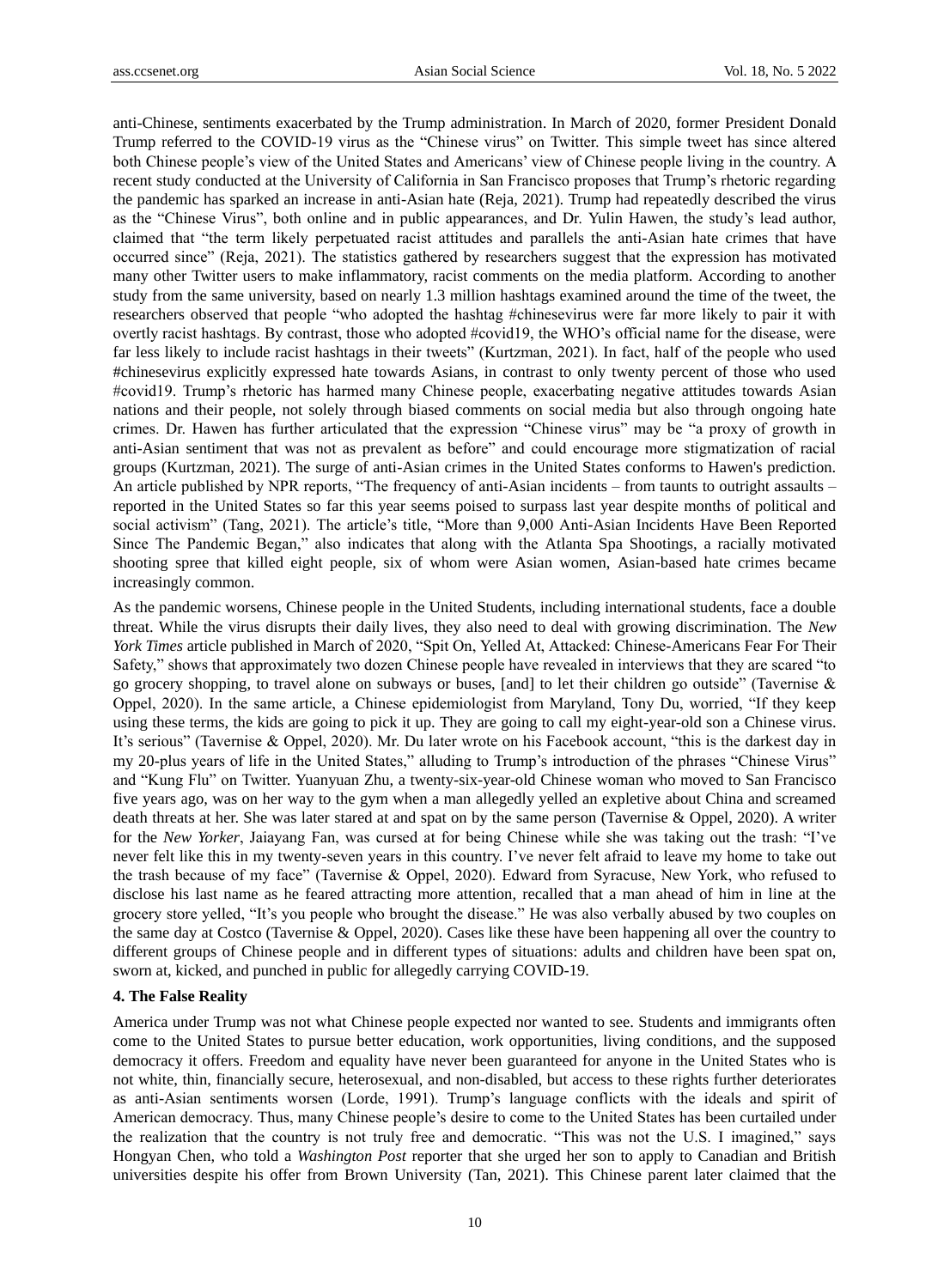chaos created by the Trump administration, "from the frantic grocery hoarding at the start of the pandemic to the insurrection at the nation's capital," has also prompted her peers to send their children to other nations (Tan, 2021). In *Paradise Redefined,* Chinese students yearned to be a part of the wealthy and powerful developed world, yet, under the Trump administration, many were disillusioned by the realities of the "American Dream". In 2020, Peter Chan, a professor who has an extensive background working with Chinese students from Brigham Young University, predicted that there will be a decrease in Chinese students applying to universities in the United States for the first time in ten years: "I have heard over and over again from Chinese academics and parents saying that they're not so sure about whether they should really send their kids over to the U.S. now. They are afraid that their students will not be as welcome in the U.S." (Gonzalez, 2020). The United States Department of Homeland Security revealed that the total number of international applications plummeted between the 2019 and 2020 academic years. However, they rebounded this year — with the exception of China: only 19,000 Chinese international students completed the required undergraduate application, the Common App, which marks a 16 percent decrease (Gonzalez, 2020).

## **5. Trump's Response to COVID-19**

Aside from visa restrictions and anti-Asian sentiments, the pandemic itself also fuels filial nationalism. Under the Communist Party of China, the Chinese nation handled COVID-19 efficiently. The Director-General of the World Health Organization stated, "The speed with which China detected the outbreak, isolated the virus, sequenced the genome and shared it with WHO and the world are very impressive, and beyond words. So is China's commitment to transparency and to supporting other countries" (World Health Organization [WHO], 2020). Through quarantining citizens and mandating masks, the Chinese government quickly eradicated the virus and opened up the country. Though there have been sporadic outbreaks within several provinces recently, the virus has been contained through neighborhood lockdowns and contact tracing (Wee and Chen). On the other hand, the United States has accumulated more than thirty-seven million cases since 2020. Wang Xiangsui, a retired colonel and professor at the University of Beijing, declares, "In this fight against the pandemic, there will be victorious powers and defeated ones. We're a victor power, while the United States is still mired and, I think, may well become a defeated power" (Buckley, 2020). In contrast to America, China's response to the pandemic galvanized filial nationalism as many students' admiration for China strengthened. This nationalistic belonging will further diminish Chinese international students' desire to come to the United States, as opposed to the increased desire in the early 2000s, as cited in Fong's study. Moreover, COVID-19 has also introduced a number of practical and material difficulties for students. Considering the distance between the United States and China, frequent flight cancellations, and ongoing health risks, the pandemic complicates the process of visiting schools, families, and friends. In the midst of a trade war, the relationship between the United States and China was unstable even before the Trump administration. With the pandemic, it became volatile.

## **6. Conclusion**

Under the Trump administration, Chinese international students experienced fear, anger, and disappointment. From visa hindrances, anti-Chinese hate, to growing health risks, many Chinese people now perceive the United States differently. Fong argued in her study that filial nationalism was defined by the loyalty of young Chinese people to their country despite admiration for the Western world. Today, this theory has altered slightly: Chinese students retain a strong sense of belonging, but their admiration and interest in the United States have significantly diminished. Though the United States is historically among the most popular destinations for Chinese students, the Trump administration drove away many of its principal consumers.

There are three main limitations of this paper. First, there is no empirical data to support the idea that *all* Chinese students' desire to study in the United States decreased due to the Trump administration. Other reactions, though not presented in this paper, could be akin to those in Fong's study: in lieu of refusing to come to the country, many Chinese students could also be more determined to return to "motherland" China after they have completed their studies. Or, despite these obstacles presented under Trump, some Chinese internationals could still choose to study in the United States; for them, the pros may outweigh the cons. The second limitation is that filial nationalism is difficult to separate from nationalistic pride. According to Fong, the word "filial" describes the parental connection between Chinese citizens and their home country. However, filial piety is already implied by the term "nationalism". The difference between filial nationalism and nationalism, in general, is a question in itself. Lastly, there were certain limitations in acquiring sources. Since the majority of the collected quotes and studies are from different newspaper outlets, not all Chinese students' voices are heard – the American mainstream media holds certain biases.

The future of Chinese students in the United States is yet to be determined. With the presidency of Joe Biden, the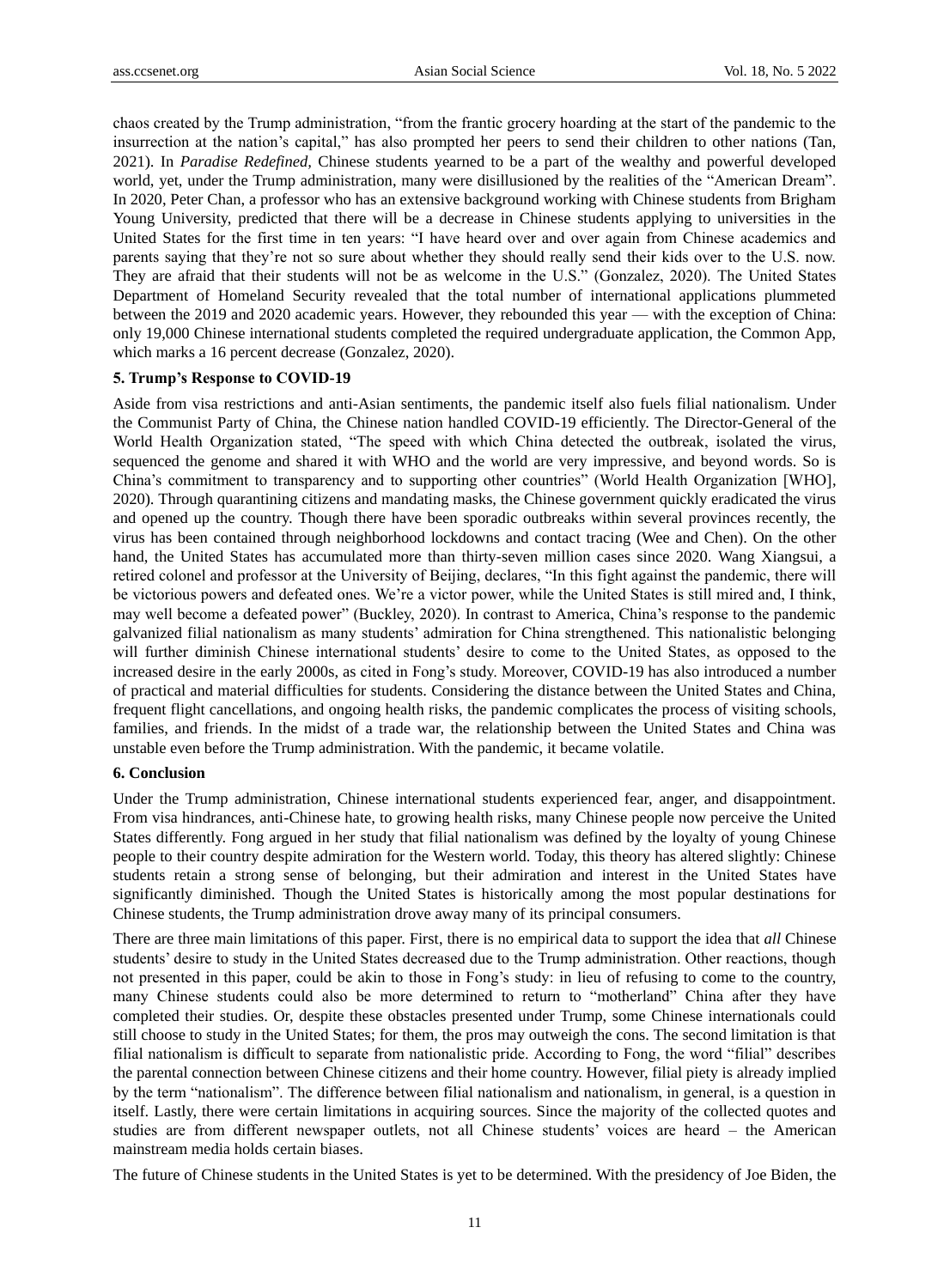state of these affairs could change quickly. In April of 2021, the Biden administration lifted travel bans for many countries. In addition, Chinese international students affected by the Presidential Proclamation 9984 were validated to apply for National Interest Exceptions. In addition, though the Chinese government has been developing its own mRNA COVID-19 vaccine, the FDA-approved Pfizer's COVID-19 vaccine may change many Chinese students' minds about studying in the United States.

## **References**

- BBC News. (2020). *US revokes visas for 1,000 Chinese students deemed security risk*. Retrieved from https://www.bbc.com/news/world-us-canada-54097437
- Buckley, C. (2020). *China"s Combative Nationalists See a World Turning Their Way*. The New York Times. Retrieved from https://www.nytimes.com/2020/12/14/world/asia/china-nationalists-covid.html
- Davidson, H. (2020). *US cancels 1,000 China student visas, claiming ties to military*. The Guardian. Retrieved from https://www.theguardian.com/world/2020/sep/10/us-cancels-1000-china-student-visas-claiming-tiesto-military
- Fong, V. (2011). *Paradise Redefined.* Stanford University Press. https://doi.org/10.1515/9780804781756
- Gonzalez, S. (2020, June 2). *Trump action could negatively impact Chinese international students, US universities*. The Daily Universe. Retrieved from https://universe.byu.edu/2020/06/01/trump-proclamationcould-negatively-impact-chinese-international-students-us-universities/
- Hollingsworth, J., Xiong, Y., & Culver, D. (2021, August 9). *US-China visa bans: A Trump-era policy that shut out top Chinese students could be hurting America more than Beijing*. CNN. Retrieved from https://edition.cnn.com/2021/08/06/asia/china-united-states-students-visa-ban-intl-hnk-dst/index.html
- Kurtzman, L. (2021). *Trump"s "Chinese Virus" Tweet Linked to Rise of Anti-Asian Hashtags on Twitter | UC San Francisco*. University of California San Francisco. Retrieved from https://www.ucsf.edu/news/2021/03/ 420081/trumps-chinese-virus-tweet-linked-rise-anti-asian-hashtags-twitter
- Lorde, A., Zweig, C., & Abrams, J. (1991). *Meeting the Shadow: The Hidden Power of the Dark Side of Human Nature* (1st ed.). TarcherPerigee.
- Reja, M. (2021). *Trump"s "Chinese Virus" tweet helped lead to rise in racist anti-Asian Twitter content: Study*. ABC News. News. Retrieved from https://abcnews.go.com/Health/trumps-chinese-virus-tweet-helped-lead-rise-racist/story?id=76530148.
- Tam, K. (2020). *U., students respond to Trump plan to revoke certain Chinese students' visas*. The Princetonian. Retrieved that the contract of the contract of the contract of the contract of the contract of the contract of the contract of the contract of the contract of the contract of the contract of the contract of the contract of

https://www.dailyprincetonian.com/article/2020/06/chinese-student-visas-international-trump

- Tan, R. (2021). *In China, the dream of an American education loses some of its gleam*. The Washington Post. Retrieved from https://www.washingtonpost.com/world/asia\_pacific/chinese-students-america-university/ 2021/08/13/6f38368a-ef47-11eb-81b2-9b7061a582d8\_story.html.
- Tavernise, S., & Oppel, R. A., Jr. (2020). *Spit On, Yelled At, Attacked: Chinese-Americans Fear for Their Safety*. The New York Times. https://www.nytimes.com/2020/03/23/us/chinese-coronavirus-racist-attacks.html
- Terry, T. (2021). *More than 9,000 anti-Asian incidents since pandemic began*. Associated Press. Retrieved from https://apnews.com/article/lifestyle-joe-biden-health-coronavirus-pandemic-race-and-ethnicity-d3a6340802 1a247ba764d40355ecbe2a
- The American Presidency Project. (2020). *Remarks on United States Actions Against China*. Retrieved from https://www.presidency.ucsb.edu/documents/remarks-united-states-actions-against-china
- Togoh, I. (2020). *China Reacts As U.S. Revokes Visas Of More Than 1,000 "High-Risk" Chinese Students*. Forbes. Retrieved from https://www.forbes.com/sites/isabeltogoh/2020/09/10/china-reacts-as-us-revokes-visas-ofmore-than-1000-high-risk-chinese-students/?sh=457f2d2450a8.
- Wee, S., & Chen, E. (2021). *After Months as a Covid Success Story, China Tries to Tame Delta*. The New York Times. Retrieved from https://www.nytimes.com/2021/08/04/world/asia/china-delta-covid-testing-outbreak. html?searchResultPosition=2
- Wong, E., & Barnes, J. E. (2020). *U.S. to Expel Chinese Graduate Students With Ties to China"s Military Schools*. The New York Times. Retrieved from https://www.nytimes.com/2020/05/28/us/politics/china-hong-kongtrump-student-visas.html?searchResultPosition=7